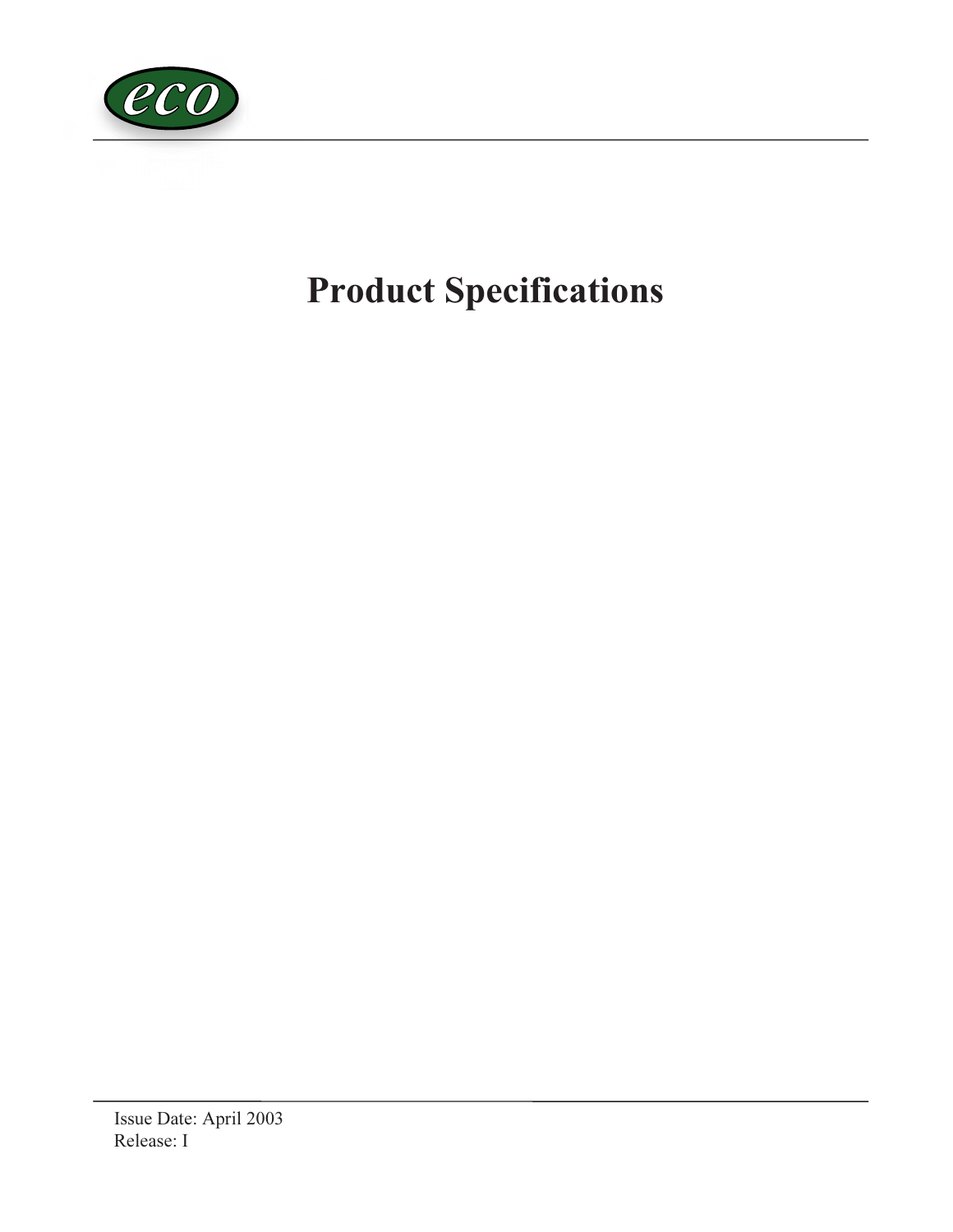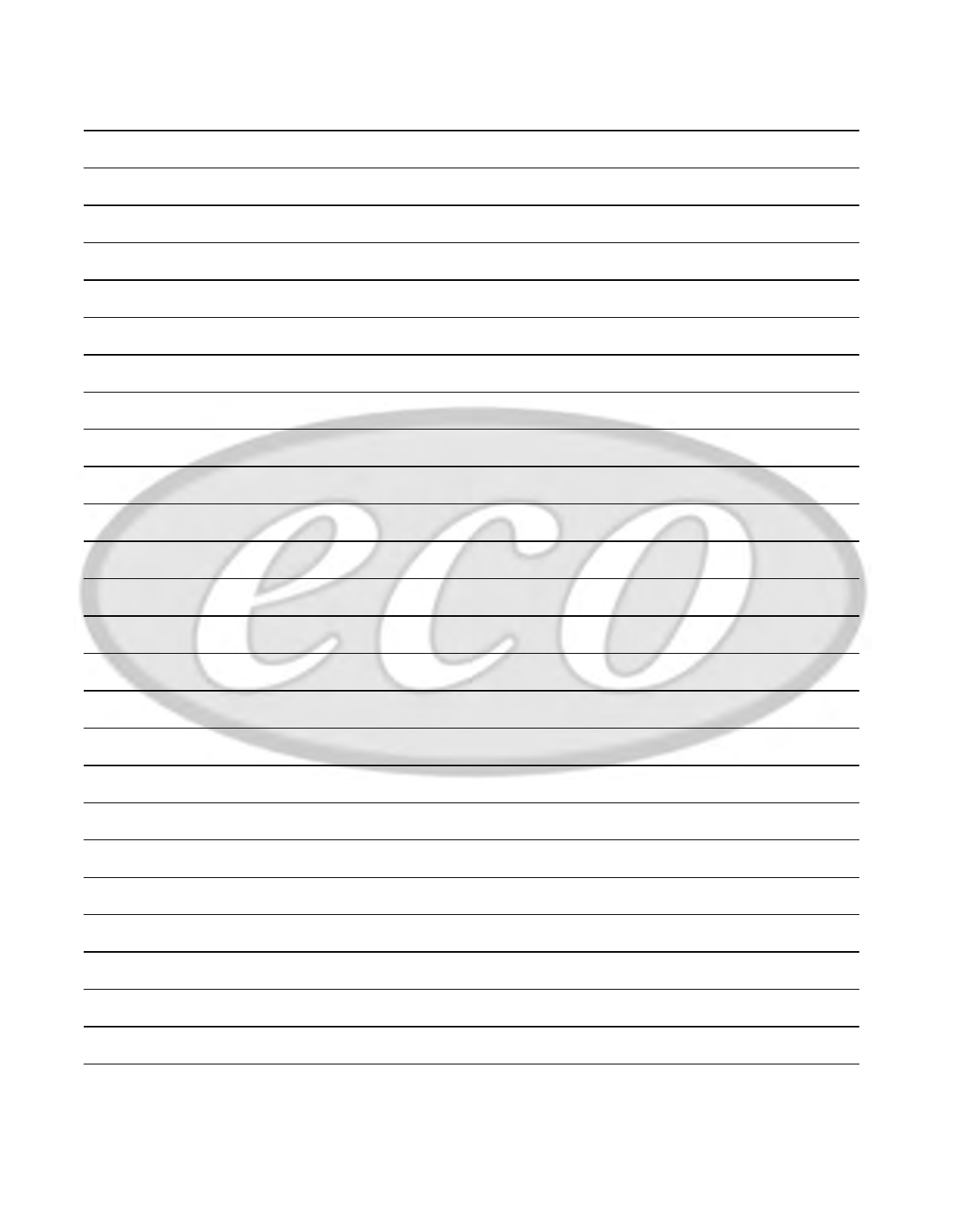

## Forming System Components



Issue Date: April 2003 Release: I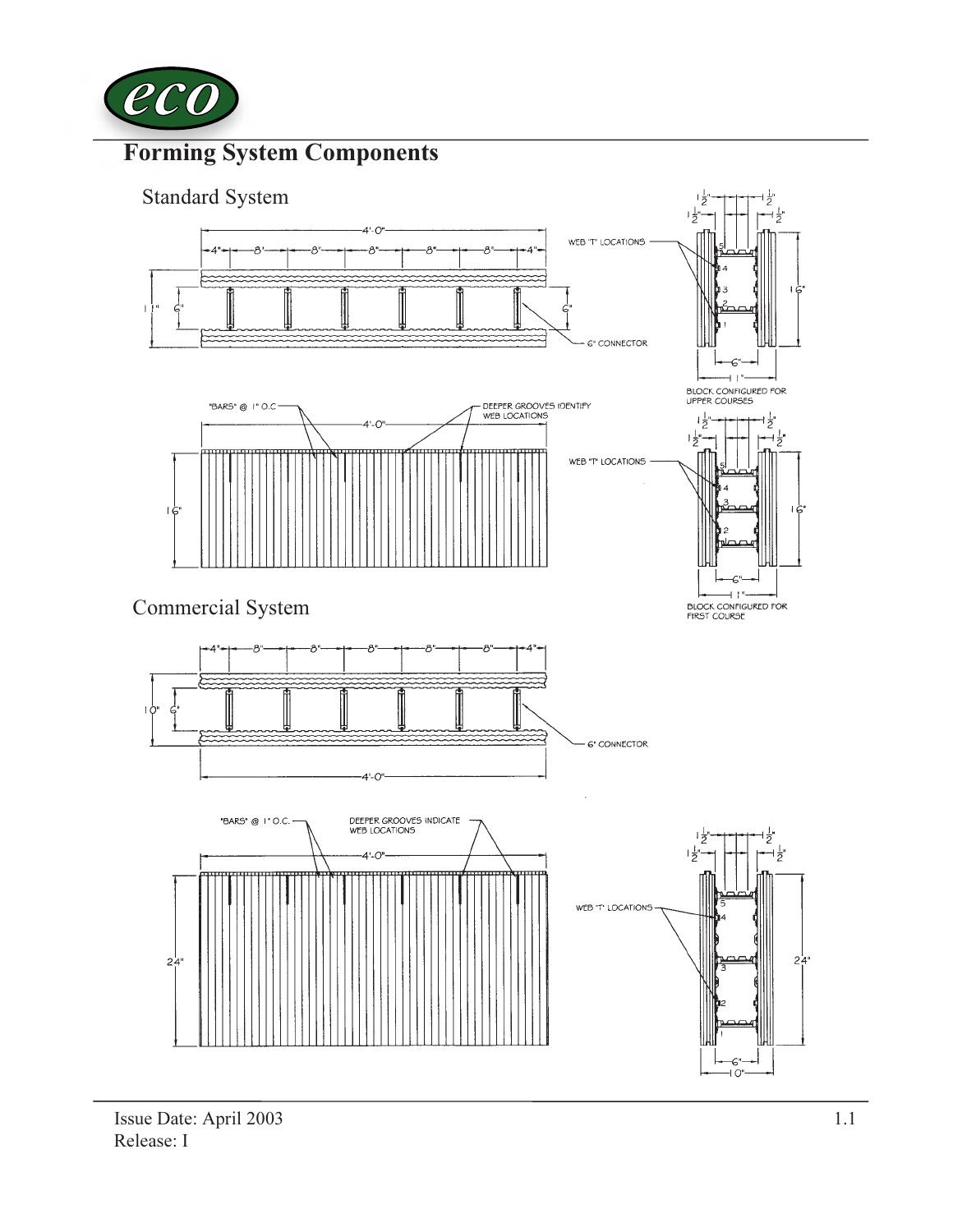





Issue Date: April 2003 Release: I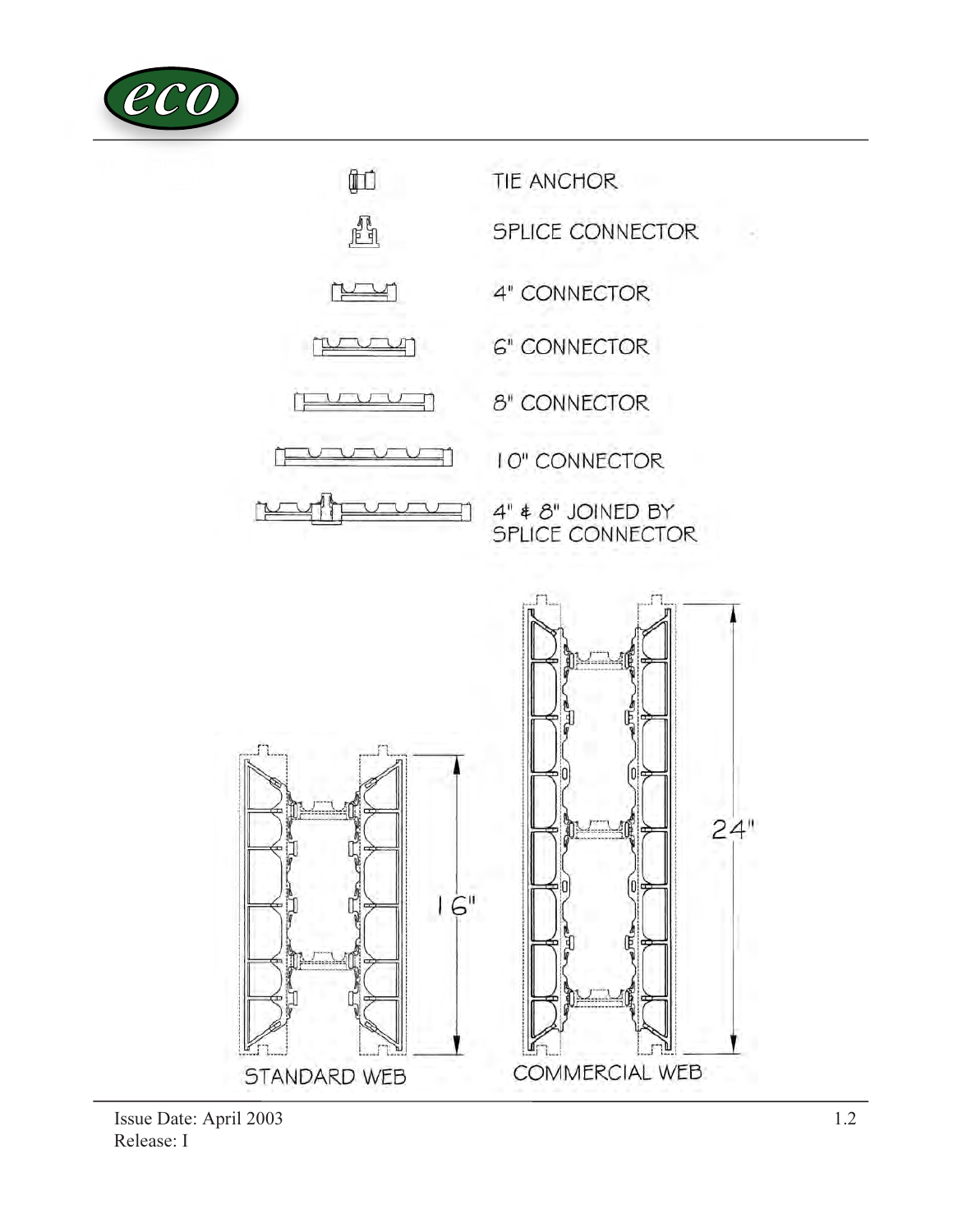

## Specification Sheet

#### 1. PRODUCT NAME: ECO-Block® Standard Insulating Concrete Form System

2. MANUFACTURER:

ECO-Block®, LLC 11220 Grader Street, Suite700 Dallas, Texas 75238

Phone: 800-595-0820 Phone: 214-503-1644 Fax: 214-503-0321

Web Site: www.eco-block.com

## 3. PRODUCT DESCRIPTION:

ECO-Block® is a stay-in-place, Insulating Concrete Forming system (ICF) consisting of 2-1/2 inches thick fire retardant expanded polystyrene (EPS) side panels joined with separate high-strength plastic connectors. Full height webs of high strength plastic are molded into the EPS panels 8 inches on center to provide attachment for panel connectors and to support interior and exterior wall finishes without imposing loads on the EPS. Concrete with reinforcement is placed between the forms to provide a high strength monolithic concrete wall having excellent fire resistance and high resistance to sound transmission. Wall thickness depends on connector length. Minimum concrete thickness is 4 inches. Concrete thickness can be increased in increments of two inch up to whatever is required. The steady state insulating value of the wall is R-22. Additional insulation credits can be obtained from the thermal mass effect of the concrete wall. No additional vapor and air infiltration barrier is required. The completed wall has a fire resistance rating of 4 hours (6 inch thick concrete) or longer and provides a sound transmission class (STC) of 51 or better. The ignition temperature of the EPS is higher than that of pine. EPS provides a flame spread index of 25 or less and a maximum smoke development index of 450 or less when tested under ASTM E84. A two dimensional interlock is provided on top and bottom of the EPS panels to facilitate accurate stacking during construction.

## 4. CONSTRUCTION FEATURES:

ECO-Block® panels are modular sized to provide a net 16 inches high by 48 inches long form from each set of two connected panels. Webs are spaced at 8 inches on center and are recessed ¼ inch from the exterior surface of the EPS panel to allow a uniform surface for finish application. Web features include a 1 inch wide x 1/8 inch thick outer flange, five points for connector attachment on the inside and connections through the EPS. A groove over the recessed web outer flange makes it easy to locate the finish attachment point. Attachment to the web flange is made with drywall screws.

Connections to floor joists, roof trusses, concrete block walls and wood walls are easily made using industry standard hardware and methods. Brick ledge forms and 90-degree corner forms are catalog items. Panels can be cut with woodworking tools.



Horizontal reinforcing bars are placed in notches in the panel connectors. These notches precisely locate the bars for predictable structural function and allow concrete to fully surround the bars. Horizontal bars should be staggered side to side for structural considerations and to allow the vertical bars to be confined near the center of the wall. Prescriptive reinforcing design is available for simple structures. Local design professionals must be used for complicated and high load designs to assure that local codes and special design requirements are met.

Chases for electrical cable or plumbing can be cut into the EPS using a router or a hot knife. A 3-inch deep electrical box against the concrete provides a flush installation with ½ inch gypsum board.

Lintels over door and window openings can be integral with the wall by adding required rebar to provide additional strength. Point loads from beams or girder trusses can be supported by locally increasing wall width.

ECO-Block® forms must be installed plumb and straight. A form alignment system approved by ECO-Block® is available. This alignment system is adjustable for uneven floors and provides scaffolding attachment points. Block alignment can also be provided by jobs site fabricated braces made from wood or metal studs. Concrete and concrete placement shall conform to ACI 318 or CAN 3A23.1 and local codes. The EPS forms provide the ideal concrete curing environment by retaining moisture and by insulating the concrete during cold weather placement. Curing inside the form assures that laboratory-cured test cylinders represent the strength of the building concrete. Up to 50% of concrete strength can be lost by improper curing.

ECO-Block® provides an "INSTALLATION MANUAL" with detailed installation instructions. Detailed technical information is also available on a CD and video.

ECO-Block® structures can be designed to safely withstand seismic and wind loads.

#### 5. MANUFACTURE:

ECO-Block® panels and connectors are manufactured at several locations in the United States and Canada. Panels are formed in precision molds by injecting polystyrene beads around pre-positioned webs. This manufacturing method provides the piece-to-piece uniformity that is required for this product.

## 6. CODE APPROVALS:

ECO-Block® is approved by the following agencies:

- ICC-ES Report #1182
- CCMC #12966-R • Miami-Dade Notification of
- Acceptance # 00-1024.02
- City of Los Angeles, CA #RR 25446

### 7. APPLICATIONS:

ECO-Block® ICFs can be used below and above grade in single and multi-story residential, commercial, institutional and industrial construction. They can be used for fire and noise resisting party walls and provide the necessary sound blocking for building next to airports, highways and railroad tracks.

Placing ECO-Block® panels on the casting bed prior to placing the reinforced concrete or wet setting in the concrete can form insulated tilt-up concrete walls. ECO-Block® panels on the side of an elevated concrete slab provide R-11 (or R-22 when placed on both sides) insulation with mechanical attachment to the concrete via the inside protrusion of the molded-in web.

## 8. ECO-Block® ADVANTAGES:

- Environmentally friendly use of wood products is significantly reduced.
- Energy efficient provides excellent insulation and air infiltration resistance that can reduce heating/cooling costs up to 50%.
- Sound suppressing interior spaces are effectively shielded from environmental noise and from adjacent space noise.
- Reduced labor costs—due to speed of construction. Typically 1 house
- per day with a 4-person crew. Construction schedules are compressed – assembly is quick and form stripping with form clean up or disposal is not required. • Extremely strong – the structure is
- reinforced cast-in-place concrete. The only strength limitations are those of the rebar, the concrete and the designer.
- Easy to work EPS panels can be cut and shaped using wood working tools. Chases can be made with a router or a hot knife.
- Versatile concrete wall can be of any thickness (4 to 24 inches) using the same side panels. Any standard interior or exterior finish can be applied.